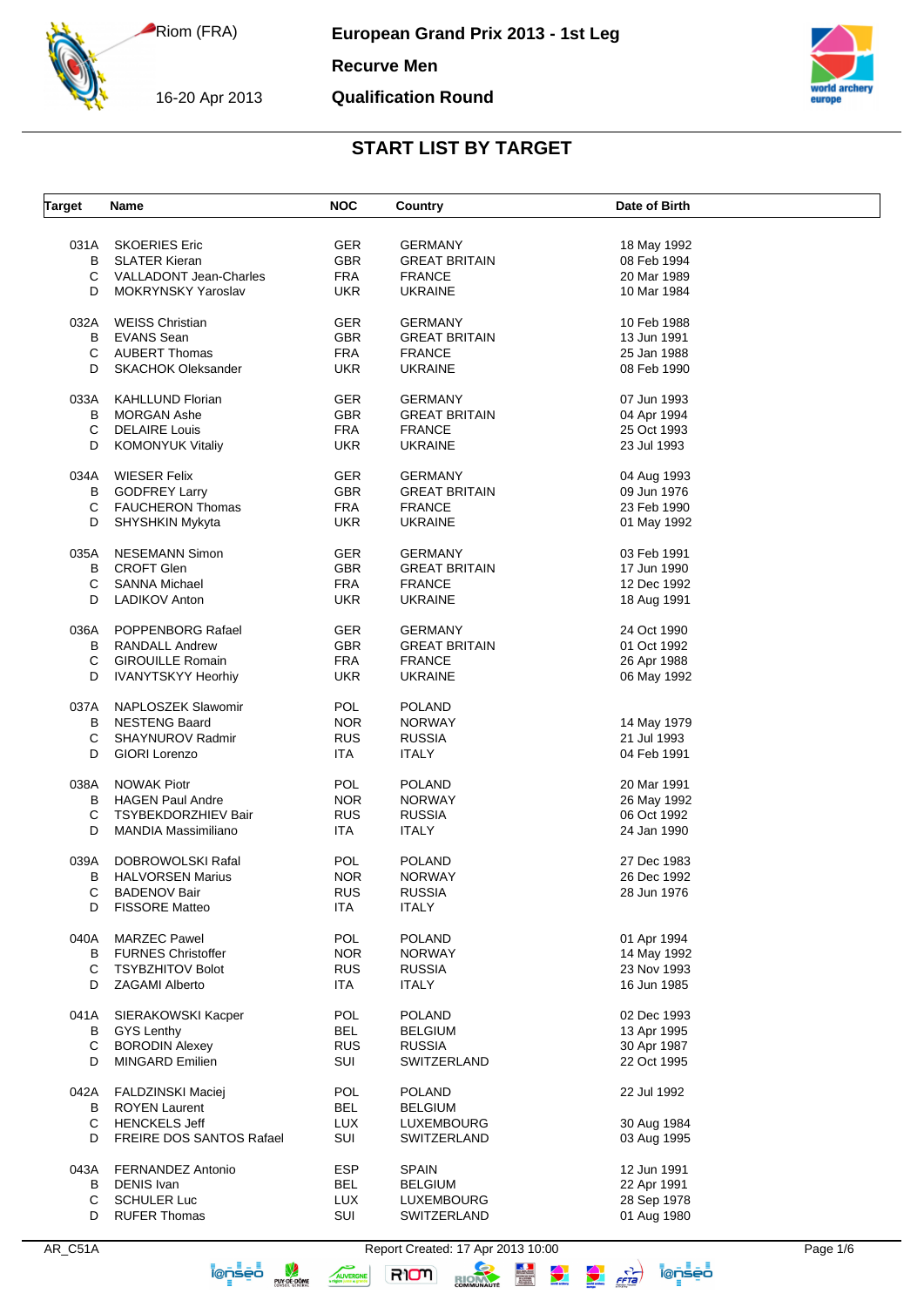16-20 Apr 2013

**European Grand Prix 2013 - 1st Leg**

**Recurve Men**

**Qualification Round**



### **START LIST BY TARGET**

| <b>Target</b> | <b>Name</b>                 | <b>NOC</b> | Country                              | Date of Birth |
|---------------|-----------------------------|------------|--------------------------------------|---------------|
|               |                             |            |                                      |               |
| 044A          | ALVARINO GARCIA Miguel      | <b>ESP</b> | <b>SPAIN</b>                         | 31 May 1994   |
| B             | <b>HABJAN MALAVASIC Den</b> | <b>SLO</b> | <b>SLOVENIA</b>                      | 30 Nov 1999   |
| C             | <b>KRAUS Stephane</b>       | <b>LUX</b> | <b>LUXEMBOURG</b>                    | 21 Oct 1980   |
| D             | PKHAKADZE Lasha             | <b>GEO</b> | <b>GEORGIA</b>                       | 24 May 1994   |
| 045A          | RODRIGUEZ Juan I.           | <b>ESP</b> | <b>SPAIN</b>                         | 19 Apr 1992   |
| в             | <b>KOMOCAR Jaka</b>         | <b>SLO</b> | <b>SLOVENIA</b>                      | 26 Mar 1992   |
| C             | <b>ESTIBALS Valentin</b>    | FRA02      | <b>FRANCE - ISSY LES MOULINEAUX</b>  | 08 Feb 1993   |
| D             | SHUSHADZE Mamuka            | <b>GEO</b> | <b>GEORGIA</b>                       | 18 Oct 1995   |
| 046A          | <b>MIHALIC Matija</b>       | <b>CRO</b> | <b>CROATIA</b>                       | 23 Jul 1995   |
| В             | RIJAVEC Jan                 | <b>SLO</b> | <b>SLOVENIA</b>                      | 13 Jul 1994   |
| C             | <b>BIDAULT Jerome</b>       | FRA02      | <b>FRANCE - ISSY LES MOULINEAUX</b>  | 21 Feb 1979   |
| D             | MOSESHVILI Jaba             | <b>GEO</b> | <b>GEORGIA</b>                       | 01 Jan 1994   |
| 047A          | <b>ORLIC Vedran</b>         | <b>CRO</b> | <b>CROATIA</b>                       | 13 Apr 1994   |
| B             | <b>PEROL Olivier</b>        | FRA04      | <b>FRANCE - BLAGNAC</b>              | 15 Jul 1972   |
| C             | PREVOST Gael                | FRA01      | <b>FRANCE - RIOM</b>                 | 08 Mar 1994   |
| D             | PETROSYAN Arshak            | ARM        |                                      |               |
|               |                             |            | <b>ARMENIA</b>                       | 11 Sep 1991   |
| 048A          | LOPEO Kevin                 | FRA05      | <b>FRANCE - OZOIR LA FERRIERE</b>    | 08 May 1995   |
| B             | <b>GARRABE</b> Damien       | FRA04      | <b>FRANCE - BLAGNAC</b>              | 21 Oct 1988   |
| C             | <b>TARRADE Ludovic</b>      | FRA01      | <b>FRANCE - RIOM</b>                 |               |
| 049A          | <b>DENIS Alain</b>          | FRA03      | <b>FRANCE - BELLEVILLE SUR LOIRE</b> | 26 Nov 1955   |
| B             | <b>KLEIN Pit</b>            | LUX01      | LUXEMBOURG - STRASSEN                | 12 Sep 1996   |
| С             | <b>PLAUTE Alexandre</b>     | FRA06      | <b>FRANCE - LEOGNAN</b>              | 27 Sep 1981   |

RION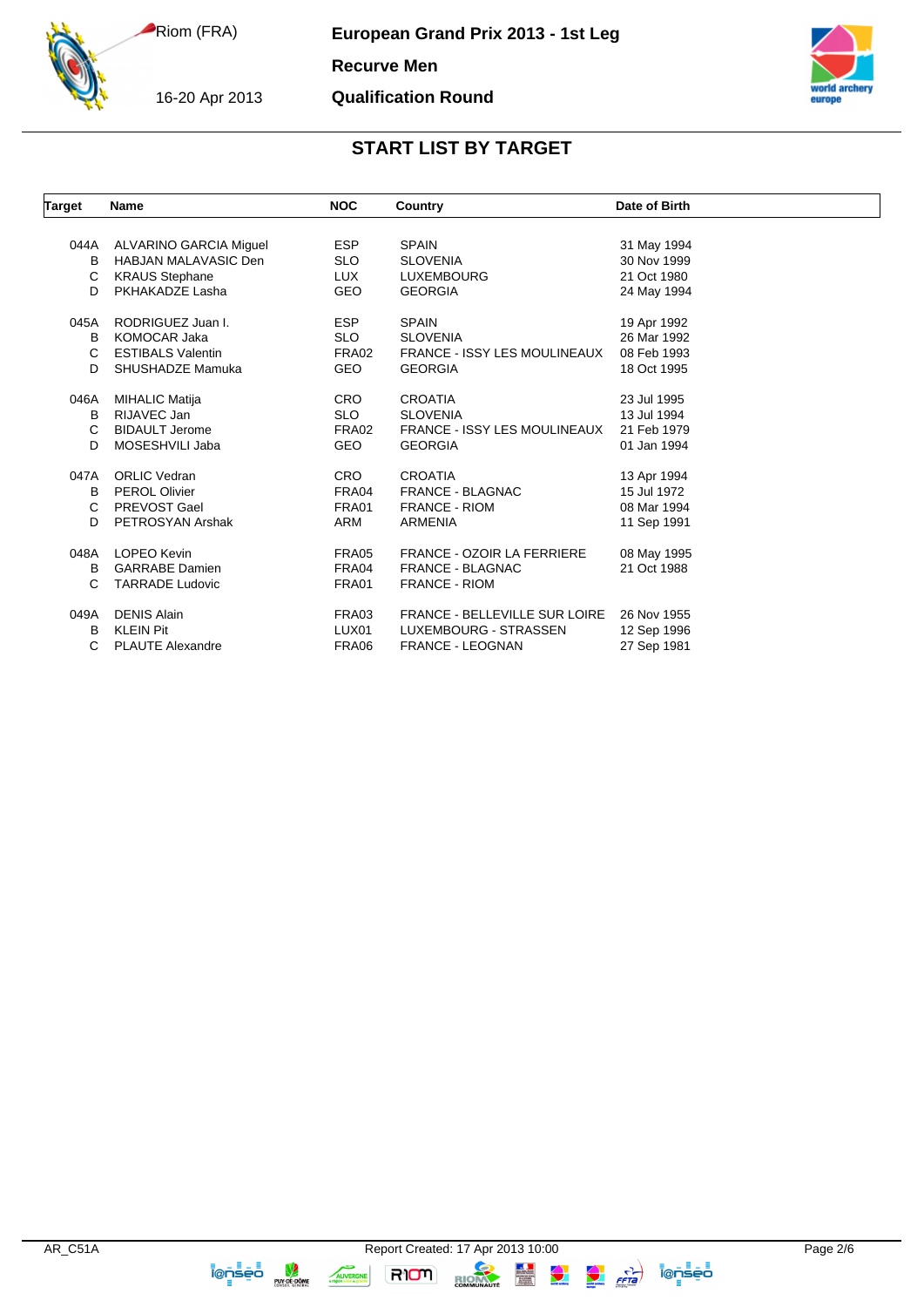16-20 Apr 2013

**European Grand Prix 2013 - 1st Leg**

**Recurve Women**

#### **Qualification Round**



# **START LIST BY TARGET**

| <b>Target</b> | Name                          | <b>NOC</b> | <b>Country</b>       | Date of Birth |
|---------------|-------------------------------|------------|----------------------|---------------|
|               | 015A PEROVA Ksenia            | <b>RUS</b> | <b>RUSSIA</b>        | 08 Feb 1989   |
| B             | LIPIARSKA Karina              | <b>POL</b> | <b>POLAND</b>        | 16 Feb 1987   |
| C             | ZAKHARCHENKO Juliia           | <b>UKR</b> | <b>UKRAINE</b>       | 22 Feb 1991   |
| D             | VAN DIJCK Claire              | <b>NED</b> | <b>NETHERLANDS</b>   | 14 Jun 1993   |
| 016A          | STEPANOVA Inna                | <b>RUS</b> | <b>RUSSIA</b>        | 17 Apr 1990   |
| В             | MICKIEWICZ Katarzyna          | POL        | <b>POLAND</b>        | 05 Oct 1986   |
| С             | YAVORSKA Kateryna             | <b>UKR</b> | <b>UKRAINE</b>       | 03 May 1990   |
| D             | <b>DEDEN</b> Esther           | <b>NED</b> | NETHERLANDS          |               |
| 017A          | ERDYNIEVA Natalia             | <b>RUS</b> | <b>RUSSIA</b>        | 06 Aug 1988   |
| B             | <b>MYSZOR Wioleta</b>         | POL        | <b>POLAND</b>        | 19 Jan 1983   |
| C             | SICHENIKOVA Lidiia            | <b>UKR</b> | <b>UKRAINE</b>       | 03 Feb 1993   |
| D             | <b>DER KINDEREN Annemarie</b> | <b>NED</b> | NETHERLANDS          | 19 May 1993   |
| 018A          | YANBARISOVA Dinara            | <b>RUS</b> | <b>RUSSIA</b>        | 06 Jul 1994   |
| B             | SZUKALSKA Anna                | POL        | <b>POLAND</b>        | 12 Mar 1984   |
| С             | DUBAS Iryna                   | <b>UKR</b> | <b>UKRAINE</b>       | 23 Sep 1992   |
| D             | <b>LAAN Sarina</b>            | <b>NED</b> | NETHERLANDS          | 13 Mar 1994   |
| 019A          | <b>SEGINA Tatiana</b>         | <b>RUS</b> | <b>RUSSIA</b>        | 20 Jan 1992   |
| B             | <b>LESNIAK Natalia</b>        | POL        | <b>POLAND</b>        | 10 Jul 1991   |
| С             | PALEKHA Kateryna              | <b>UKR</b> | <b>UKRAINE</b>       | 20 Sep 1980   |
| D             | DE VRIES Shireen              | <b>NED</b> | <b>NETHERLANDS</b>   | 11 Nov 1993   |
| 020A          | <b>TIMOFEEVA Kristina</b>     | <b>RUS</b> | <b>RUSSIA</b>        | 28 Aug 1993   |
| B             | SOBIERAJ Malgorzata           | <b>POL</b> | <b>POLAND</b>        | 16 Oct 1982   |
| С             | PAVLOVA Anastasia             | <b>UKR</b> | <b>UKRAINE</b>       | 09 Feb 1995   |
| D             | DEKKER Rozemarijn             | <b>NED</b> | NETHERLANDS          | 25 Dec 1989   |
|               | 021A COTRY Cyrielle           | <b>FRA</b> | <b>FRANCE</b>        | 08 Jun 1987   |
| B             | <b>TONETTA Elena</b>          | ITA        | <b>ITALY</b>         | 08 Jun 1988   |
| С             | <b>VIEHMEIER Isabel</b>       | <b>GER</b> | <b>GERMANY</b>       | 24 Jun 1992   |
| D             | <b>DIELEN Nathalie</b>        | SUI        | SWITZERLAND          | 18 Mar 1966   |
| 022A          | <b>BRIANNE Noemie</b>         | <b>FRA</b> | <b>FRANCE</b>        | 08 Sep 1993   |
| B             | <b>VIOLI Sara</b>             | <b>ITA</b> | <b>ITALY</b>         | 30 Oct 1990   |
| C             | <b>WINTER Karina</b>          | <b>GER</b> | <b>GERMANY</b>       | 14 Jan 1986   |
| D             | <b>SCHOBINGER Celine</b>      | SUI        | SWITZERLAND          | 18 Sep 1989   |
| 023A          | <b>LACROIX Emilie</b>         | <b>FRA</b> | <b>FRANCE</b>        | 05 Dec 1994   |
| В             | <b>MANDIA Claudia</b>         | <b>ITA</b> | <b>ITALY</b>         | 21 Oct 1992   |
| С             | HAIDN TSCHALOVA Veronika      | <b>GER</b> | <b>GERMANY</b>       | 05 Jun 1976   |
| D             | <b>BJERENDAL Christine</b>    | <b>SWE</b> | SWEDEN               | 03 Feb 1987   |
| 024A          | <b>GAUBIL Melanie</b>         | <b>FRA</b> | <b>FRANCE</b>        | 04 Oct 1997   |
| B             | <b>SARTORI</b> Guendalina     | ITA        | <b>ITALY</b>         | 08 Aug 1988   |
| С             | UNRUH Lisa                    | GER        | <b>GERMANY</b>       | 12 Apr 1988   |
| D             | PITMAN Bryony                 | <b>GBR</b> | <b>GREAT BRITAIN</b> | 13 Mar 1997   |
| 025A          | <b>LECOINTRE Laurie</b>       | <b>FRA</b> | <b>FRANCE</b>        | 10 Aug 1992   |
| В             | <b>COMTE Magali</b>           | SUI        | SWITZERLAND          | 23 Sep 1967   |
| C             | RICHTER Elena                 | GER        | <b>GERMANY</b>       | 03 Jul 1989   |
| 026A          | <b>ESEBUA Kristine</b>        | GEO        | <b>GEORGIA</b>       | 19 Mar 1985   |
| В             | <b>AKTUNA Aybuke</b>          | <b>TUR</b> | <b>TURKEY</b>        | 18 Mar 1994   |
| С             | <b>BOZIC Brina</b>            | <b>SLO</b> | <b>SLOVENIA</b>      | 22 May 1992   |
| D             | <b>MARTIN Rebecca</b>         | GBR        | <b>GREAT BRITAIN</b> | 08 Jan 1996   |
| 027A          | LOBZHENIDZE Yulia             | GEO        | <b>GEORGIA</b>       | 23 Aug 1977   |
| В             | LOKLUOGLU Begul               | <b>TUR</b> | <b>TURKEY</b>        | 28 Aug 1988   |
| C             | UMER Ana                      | <b>SLO</b> | <b>SLOVENIA</b>      | 11 Dec 1990   |
| D             | FOLKARD Naomi                 | <b>GBR</b> | <b>GREAT BRITAIN</b> | 18 Sep 1983   |
|               |                               |            |                      |               |

RION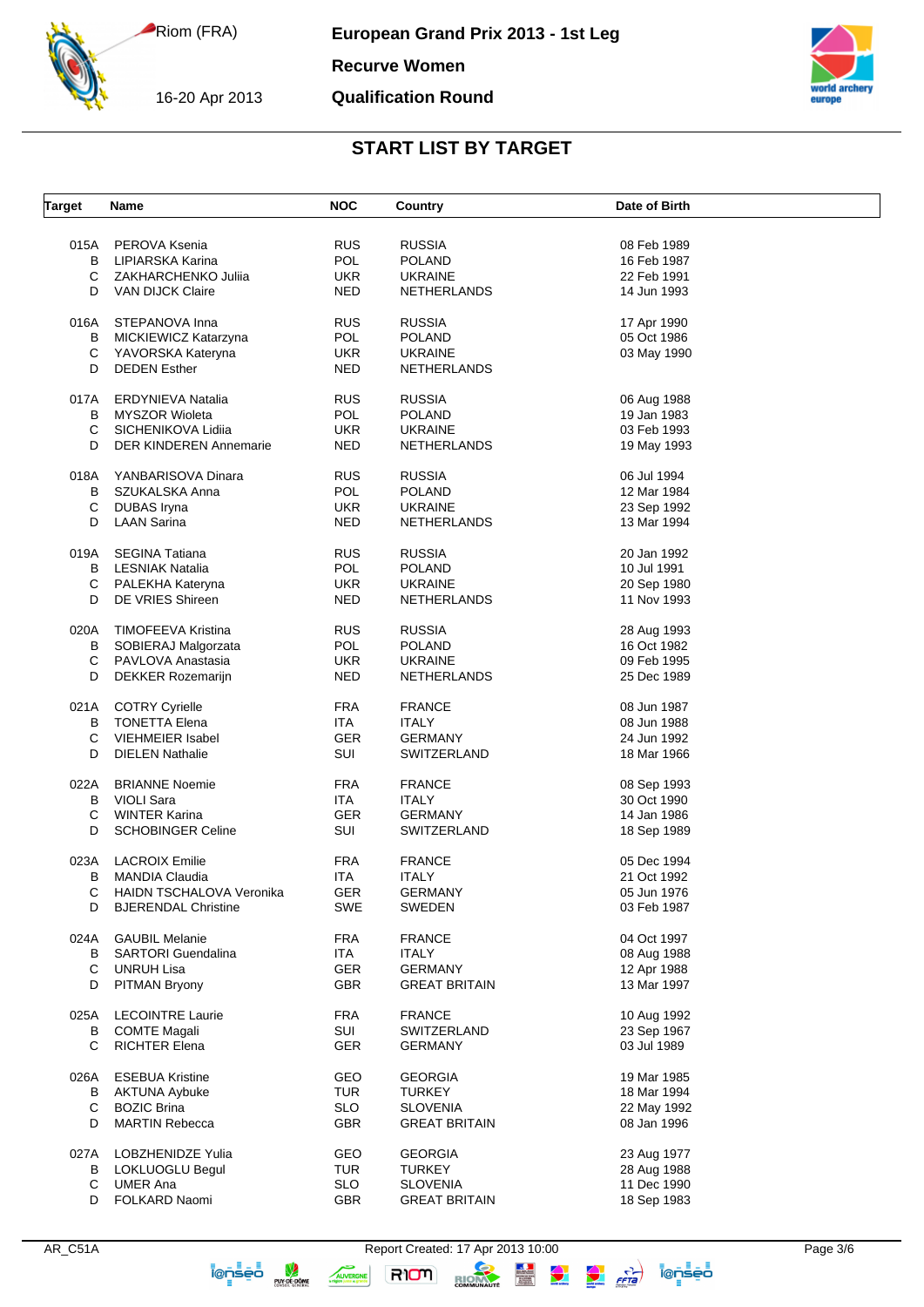**European Grand Prix 2013 - 1st Leg**

**Recurve Women**

16-20 Apr 2013

**Qualification Round**



# **START LIST BY TARGET**

| <b>Target</b> | Name                | <b>NOC</b> | Country              | Date of Birth |
|---------------|---------------------|------------|----------------------|---------------|
|               |                     |            |                      |               |
| 028A          | NARIMANIDZE Khatuna | GEO        | <b>GEORGIA</b>       | 02 Feb 1974   |
| В             | ADICEOM Audrey      | FRA01      | <b>FRANCE - RIOM</b> | 14 Oct 1996   |
|               | SHAHNAZARYAN Gohar  | ARM        | ARMENIA              | 17 Oct 1991   |
|               | HUNT Nicky          | GBR        | <b>GREAT BRITAIN</b> | 29 Jan 1985   |

RIOM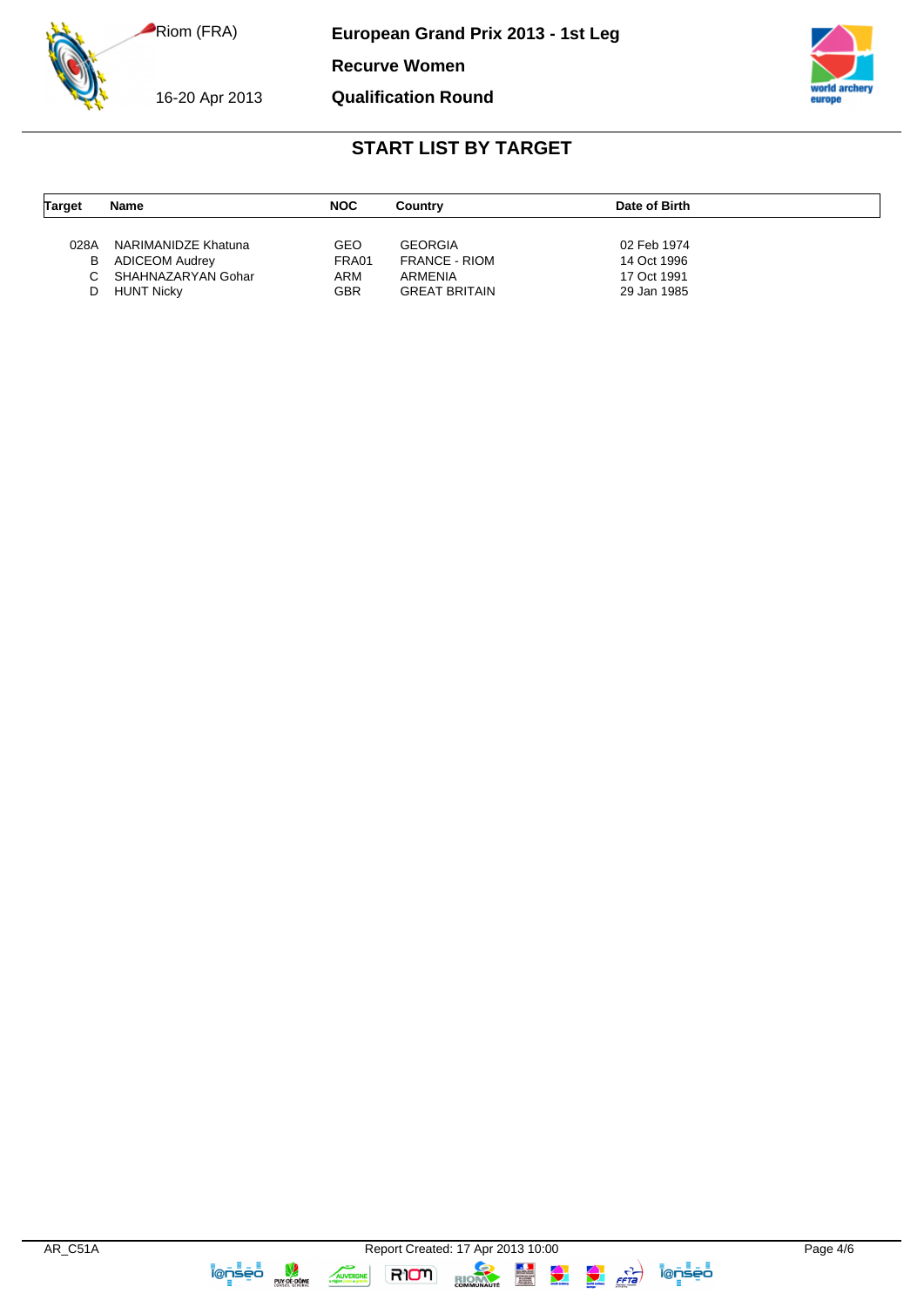16-20 Apr 2013

**European Grand Prix 2013 - 1st Leg**

**Compound Men**

#### **Qualification Round**



# **START LIST BY TARGET**

| <b>Target</b> | <b>Name</b>                  | <b>NOC</b> | Country                 | Date of Birth |  |
|---------------|------------------------------|------------|-------------------------|---------------|--|
|               |                              |            |                         |               |  |
| 007A          | <b>DELOCHE Pierre Julien</b> | <b>FRA</b> | <b>FRANCE</b>           | 06 Feb 1982   |  |
| B             | <b>KOROSEC Vili</b>          | <b>SLO</b> | <b>SLOVENIA</b>         | 07 Mar 1997   |  |
| C             | <b>TJENTLAND Oddmund</b>     | <b>NOR</b> | <b>NORWAY</b>           | 11 Jan 1980   |  |
| D             | <b>SEYWERT Gilles</b>        | <b>LUX</b> | <b>LUXEMBOURG</b>       | 28 Jan 1984   |  |
| 008A          | <b>OLIVIER Adrien</b>        | <b>FRA</b> | <b>FRANCE</b>           |               |  |
| B             | STOSEVSKI Luka               | <b>SLO</b> | <b>SLOVENIA</b>         | 20 Nov 1995   |  |
| C             | <b>HAUGSETH Mads</b>         | <b>NOR</b> | <b>NORWAY</b>           | 02 Mar 1995   |  |
| D             | <b>WEBER Fernand</b>         | <b>LUX</b> | <b>LUXEMBOURG</b>       | 18 Dec 1958   |  |
| 009A          | DOUSSOT Christophe           | <b>FRA</b> | <b>FRANCE</b>           | 02 May 1979   |  |
| B             | <b>CERNE Arne</b>            | <b>SLO</b> | <b>SLOVENIA</b>         | 26 Mar 1996   |  |
| C             | AAMAAS Njaal                 | <b>NOR</b> | <b>NORWAY</b>           | 05 Oct 1988   |  |
| D             | <b>FRANTZ Eric</b>           | <b>LUX</b> | <b>LUXEMBOURG</b>       | 16 Mar 1966   |  |
| 010A          | <b>BRASSEUR Sebastien</b>    | <b>FRA</b> | <b>FRANCE</b>           | 02 Nov 1985   |  |
| B             | <b>NIETO David</b>           | FRA06      | <b>FRANCE - LEOGNAN</b> | 13 Dec 1975   |  |
| C             | <b>BUDEN Domagoj</b>         | <b>CRO</b> | <b>CROATIA</b>          | 08 Aug 1997   |  |
| D             | <b>ROY Sebastien</b>         | FRA07      | <b>FRANCE - AUROS</b>   | 07 Apr 1977   |  |
| 011A          | <b>GENET Dominique</b>       | <b>FRA</b> | <b>FRANCE</b>           | 24 Nov 1968   |  |
| B             | <b>CHUGUNOV Anton</b>        | <b>RUS</b> | <b>RUSSIA</b>           | 28 May 1979   |  |
| C             | <b>VINOGRADOV Roman</b>      | <b>UKR</b> | <b>UKRAINE</b>          | 16 Sep 1969   |  |
| D             | <b>REITMEIER Filip</b>       | <b>CZE</b> | <b>CZECH REPUBLIC</b>   | 15 Aug 1975   |  |
|               |                              |            |                         |               |  |
| 012A          | GORCZYCA Krzysztof           | <b>POL</b> | <b>POLAND</b>           | 01 Jan 1967   |  |
| В             | <b>DURLET Jean-Philippe</b>  | <b>BEL</b> | <b>BELGIUM</b>          | 01 Jan 1992   |  |
| C             | <b>GONSER Justus</b>         | <b>GER</b> | <b>GERMANY</b>          | 09 Jun 1993   |  |

**TOD SED SURFACE DOME** 

**RIOM** 

RIOM

AUVERGNE

 $\frac{1}{\sqrt{2}}$